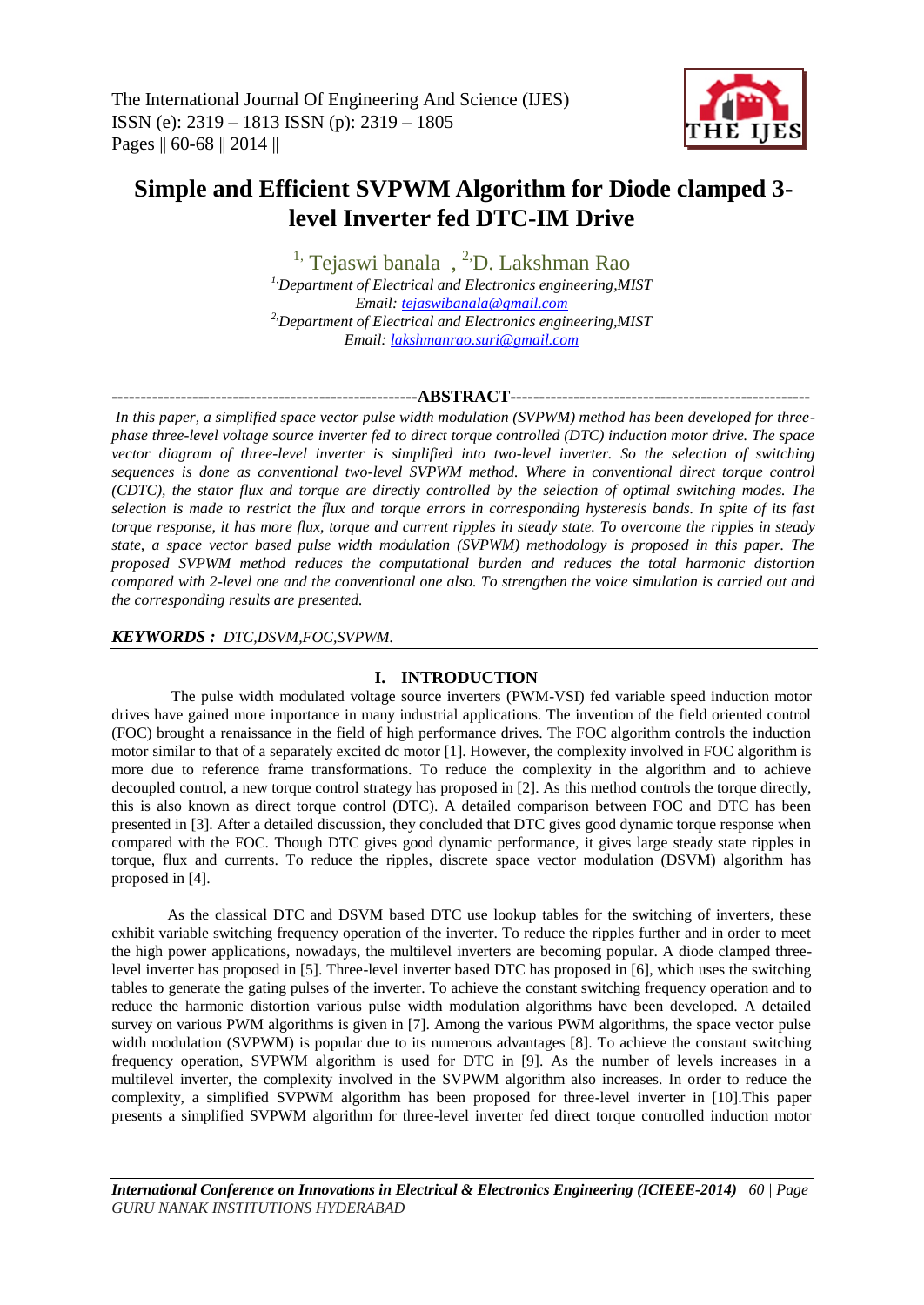drives. The proposed algorithm uses the concept of SVPWM algorithm which is used for two-level inverter. Same as a 2-level inverter, the proposed algorithm generates the switching pulses for three-level inverter.

#### **II. CONVENTIONAL DTC**

The stator currents and DC bus voltage are sampled at every sampling inverter of time. The d-q components of stator voltage space vector are calculated by using inverter switching position and DC link voltage. Speed, torque, stator flux and flux angle are estimated in the adaptive motor model by considering voltages, currents to the drive. The estimated torque and flux are compared with their corresponding hysteresis comparators respectively. The number of sector where the stator flux space vector is located and the outputs of hysteresis comparators are fed to optimal switching table to select an appropriate voltage vectors. Then this voltage space vector is applied to inverter.

#### **III. SPACE VECTOR PWM ALGORITHM**

The three-phase, two-level VSI generates a low-frequency output voltage with controllable amplitude and frequency. For a 3-phase, two-level VSI, there are eight possible voltage vectors, which can be represented as shown in Fig. 1. Among these voltage vectors,  $V_1$  to  $V_6$  vectors are known as active voltage vectors or active states and the remaining two vectors are known as zero states or zero voltage vectors. The reference voltage space vector or sample, which is as shown in Fig.1 represents the corresponding to the desired value of the fundamental components for the output phase voltages. In the space vector approach this can be constructed in an average sense. $V_{ref}$  is sampled at equal intervals of time , $T_S$  referred to as sampling time period. Different voltage vectors that can be produced by the inverter are applied over different time durations with in a sampling time period such that the average vector produced over the sampling time period is equal to the sampled value of the  $V_{ref}$ , both in terms of magnitude and angle. It has been established that the vectors to be used to generate any sample are the zero voltage vectors and the two active voltage vectors forming the boundary of the sector in which the sample lies. As all six sectors are symmetrical, the discussion is limited to the first sector only. For the required reference voltage vector, the active and zero voltage vectors times can be calculated as in (1), (2) and (3).

$$
T_1 = \frac{2\sqrt{3}}{\pi} M_i \sin(60^\circ - \alpha) T_s \tag{1}
$$

$$
T_2 = \frac{2\sqrt{3}}{\pi} M_i \sin(\alpha) T_s \tag{2}
$$

$$
T_z = T_s - T_1 - T_2 \tag{3}
$$

where  $M_i$  is the modulation index and defined as in [7]. In the SVPWM algorithm, the total zero voltage vector time is equally divided between  $V_0$  and  $V_7$  and distributed symmetrically at the start and end of the each sampling time period. Thus, SVPWM uses 0127-7210 in sector-I, 0327-7230 in sector-II and so on.

### **IV. PROPOSED SIMPLIFIED SVPWM ALGORITHM FOR THREE-LEVEL INVERTER**

A three level diode clamped inverter circuit diagram is shown in Fig.2. The space vectors associated

with in the three level inverter on d-q plane are shown in Fig.2. In SVPWM approach, the reference vector  $V_r$  is sampled at regular interval of time  $T_s$ . The sampled reference vector is approximated by time averaging the nearest three vectors,  $\overline{V_x}$ ,  $\overline{V_y}$  and  $\overline{V_z}$  as

$$
\overline{V_r}T_s = \overline{V_x}T_x + \overline{V_y}T_y + \overline{V_z}T_z
$$
\n(4)

where  $T_x$ ,  $T_y$  and  $T_z$  are the dwell times of  $\overline{V_x}$ ,  $V_y$  and  $\overline{V_z}$  respectively.

The zero vectors are not present in all the sectors, where these are present in two level inverters. In order to simplify the above equations, the space vector plane of three level inverter shown in Fig.3 is subdivided into six sectors each of 60<sup>0</sup> as shown in Fig.4 each sector S, S= 1,2...,6 are consists of one pivot vector  $V_s$  and other six vectors of sector 1 is reproduced in Fig.4 (a). The vectors of the other sectors are phase displayed by

*International Conference on Innovations in Electrical & Electronics Engineering (ICIEEE-2014) 61 | Page GURU NANAK INSTITUTIONS HYDERABAD*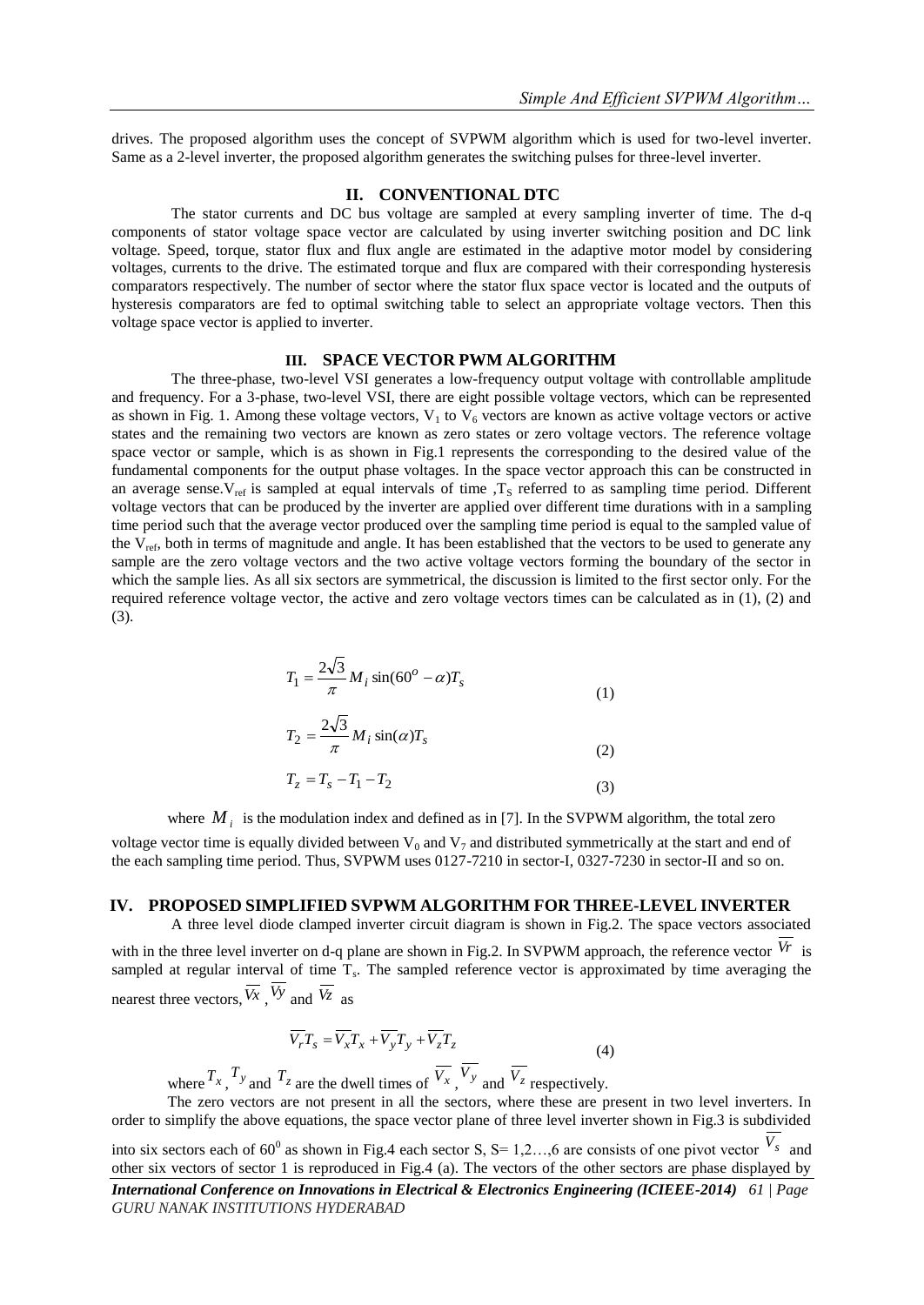3 radians. All the vectors associated with the given sector S are mapped to a set of seven fictitious vectors with *V*1 as pivot vector in centre as defined by  $(5) - (8)$ , and represented in Fig. 4(b).

π

$$
\overline{V}_r^1 = \overline{V}_r e^{j(S-1)\frac{\pi}{3}} - \overline{V}_1
$$
\n(5)

$$
\overline{V_x}^1 = \overline{V_x} e^{j(S-1)\frac{\pi}{3}} - \overline{V_1}
$$
 (6)

$$
\overline{V}_{y}^{-1} = \overline{V}_{y} e^{-j(S-1)\frac{\pi}{3}} - \overline{V}_{1}
$$
\n(7)

$$
\overline{V}_z^{-1} = \overline{V}_z e^{j(S-1)\frac{\pi}{3}} - \overline{V}_1
$$
\n(8)

The vector  $\overline{V}_z^{-1}$  forms the origin and its magnitude is always zero and for a given sector this vector is similar to the zero vector of two level inverters. The three nearest vectors can be identified as  $\overline{V_z}^1$ ,  $\overline{V_x}^1$  and  $\overline{V_y}^1$  as shown in Fig.4 now the solution to (4) is similar to that of two level inverters, as  $V_{r\alpha}^{\prime}T_s = V_{x\alpha}^{\prime}T_s + V_{y\alpha}^{\prime}T_y$ (9)

$$
V'_{r\beta}T_s = V'_{x\beta}T_s + V'_{y\beta}T_y
$$
  
\n
$$
T_z = T_s - T_x - T_y
$$
\n(10)  
\n
$$
T_z = T_s - T_x - T_y
$$
\n(11)

The proposed method requires only the calculation of  $\overline{V}_r^1$ , hence computation of three level is similar and sample as that of two level. The switching sequences of conventional SVPWM are  $\overline{V_{zx}}$   $\overline{V_{x}}$   $\overline{V_{x}}$   $\overline{V_{y}}$   $\overline{V_{zy}}$  and the  $T_z$  interval is equally distributed between pivot vectors  $\overline{V_{zx}}$  and  $V_{zy}$ . The state  $V_{zx}$  is denoted as the state of  $V_z$  obtained by switching only one phase of the inverter state  $V_x$  and state  $V_{zy}$  is defined as the state of  $V_z$ which has obtained by switching only one phase of the inverter state  $V_y$ . This implies that each phase is switched at least ones in every sampling time. During the state transmission only one switch has to be switched. And in present state whatever is the final state that would be the initial state in next sample has to satisfy for minimum switching frequency operation.



fig. 1 possible voltage space vectors for 2-level vsi

*International Conference on Innovations in Electrical & Electronics Engineering (ICIEEE-2014) 62 | Page GURU NANAK INSTITUTIONS HYDERABAD*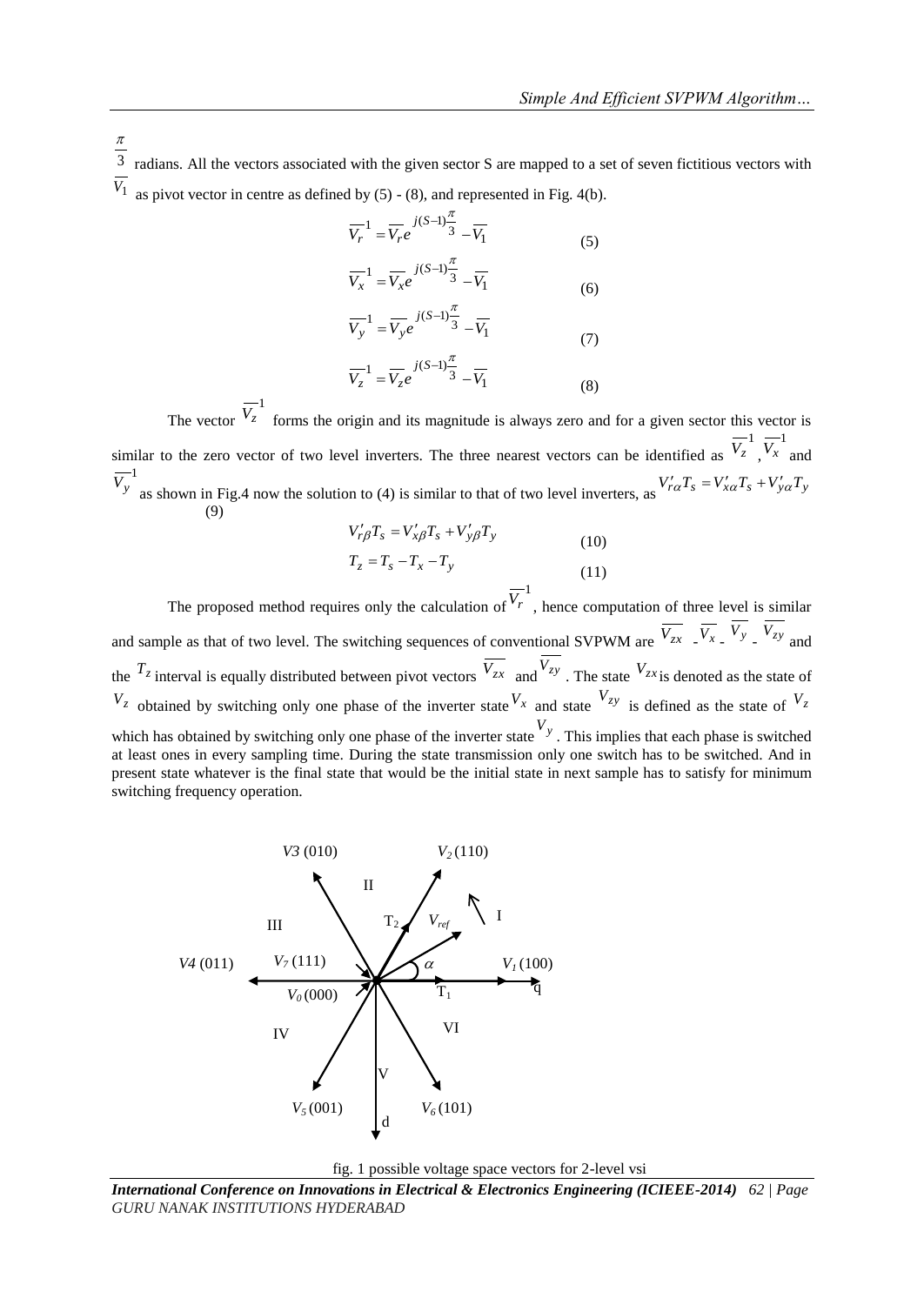## **V. PROPOSED SIMPLIFIED SVPWM ALGORITHM BASED DTC-IM DRIVE**

The block diagram of proposed DTC is shown in Fig.5. In every sampling time period, the flux errors are to be minimized which could be caused by  $\mathcal{Y}_s$  and  $\overline{\Psi_s}^*$ . And summation of actual rotor speed  $\mathcal{O}_r$  and additional slip speed  $\mathcal{O}_{s}$  will produce the speed of  $\overline{\Psi_s}^*$ . The appropriate reference voltage space vectors produced by reference voltage vector calculator block are



Fig.2 circuit diagram of three level diode clamped inverter.





*International Conference on Innovations in Electrical & Electronics Engineering (ICIEEE-2014) 63 | Page GURU NANAK INSTITUTIONS HYDERABAD*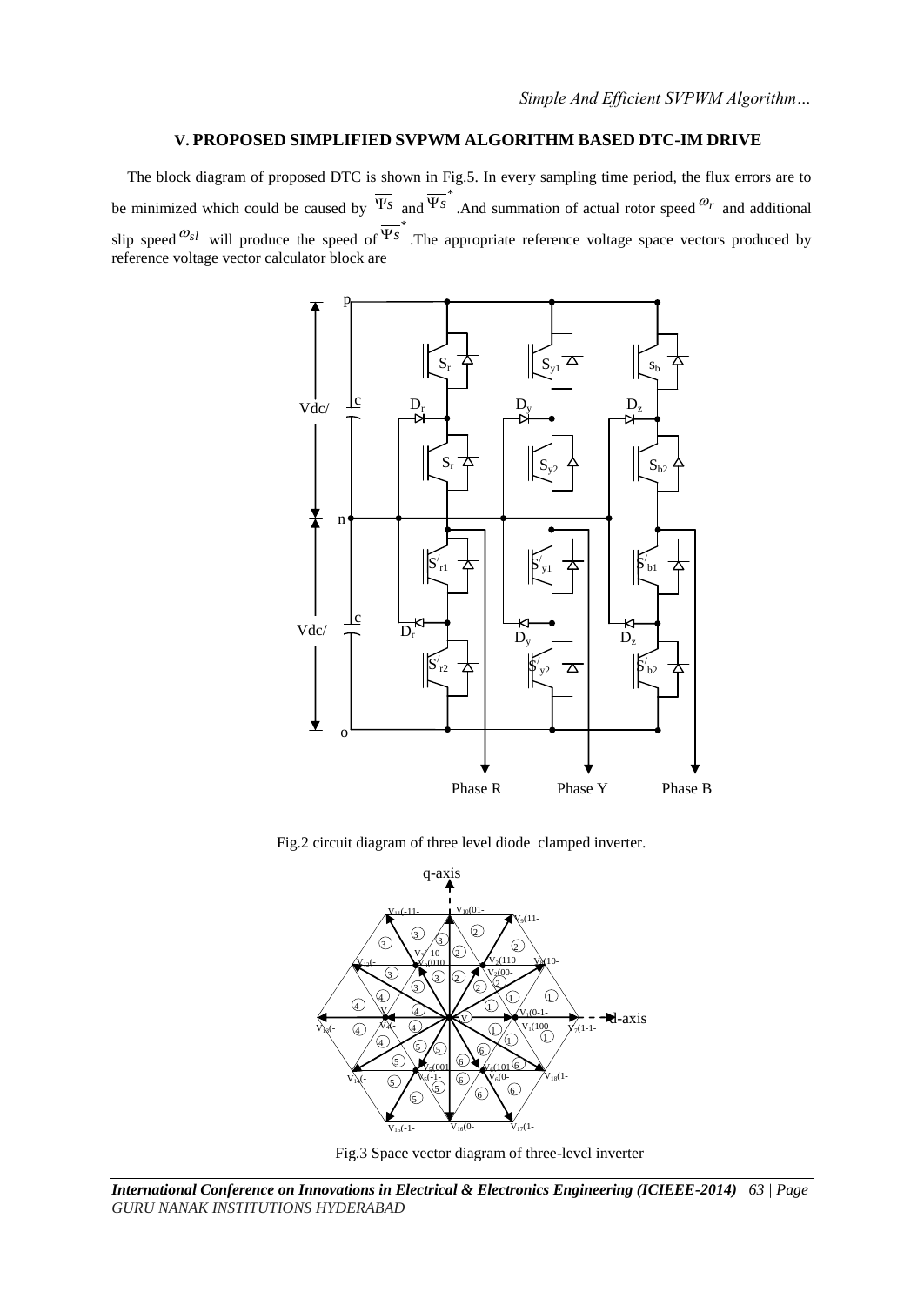

Fig. 4(b) Mapping of sector 1 to fictitious vector



Fig.5 Block diagram of proposed DTC drive

*International Conference on Innovations in Electrical & Electronics Engineering (ICIEEE-2014) 64 | Page GURU NANAK INSTITUTIONS HYDERABAD*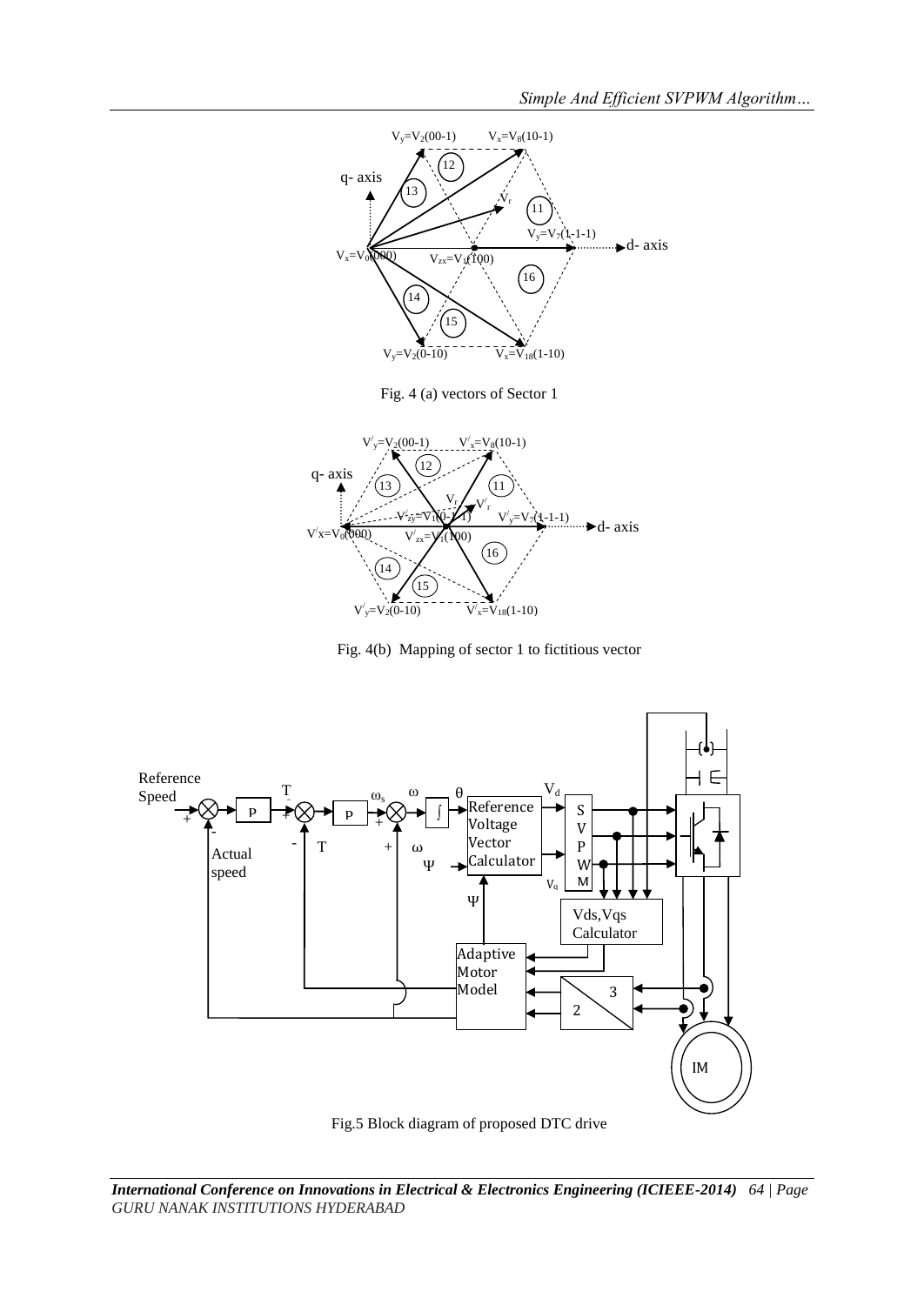$$
v_{ds}^{*} = R_{s}i_{ds} + \frac{\Delta \psi_{ds}}{T_{s}}
$$
\n
$$
v_{ds}^{*} = R_{s}i_{ds} + \frac{\Delta \psi_{ds}}{T_{s}}
$$
\n(12)

The reference voltage vectors of d-q form are transformed to three phase reference voltages in SVPWM block from which actual switching times of each inverter leg are calculated as mentioned in previous section.

#### **VI. SIMULATION RESULTS AND DISCUSSIONS**

By using Matlab/Simulink, the advantage of SVPWM application as a numerical simulation has been carried out with fixed step size of 1μs in ode4 (runge-kutta) method. A 3-phase, 4 pole, 4kW, 1200rpm induction motor with parameters of R<sub>s</sub> = 1.57Ω, R<sub>r</sub> = 1.21Ω, L<sub>s</sub> = L<sub>r</sub> = 0.17H, L<sub>m</sub> = 0.165H and J = 0.089Kg.m<sup>2</sup> are considered. The steady state plots of Conventional DTC are shown in Fig. 6 and Fig. 9, from which, it can be observed that the Conventional DTC gives large steady state ripples and more harmonic distortion. To reduce the ripples, SVPWM algorithm is used for 2-level inverter. The simulation results for SVPWM algorithm based 2-level inverter fed DTC-IM drive are shown in Fig. 8 and Fig. 10. The simulation results of proposed simplified SVPWM algorithm based 3-level inverter fed DTC-IM drive are shown in Fig. 11 - Fig. 14.



Fig.6 Steady state plots of speed, torque, stator currents and stator flux for CDTC based IM drive at 1200 rpm.



*International Conference on Innovations in Electrical & Electronics Engineering (ICIEEE-2014) 65 | Page GURU NANAK INSTITUTIONS HYDERABAD*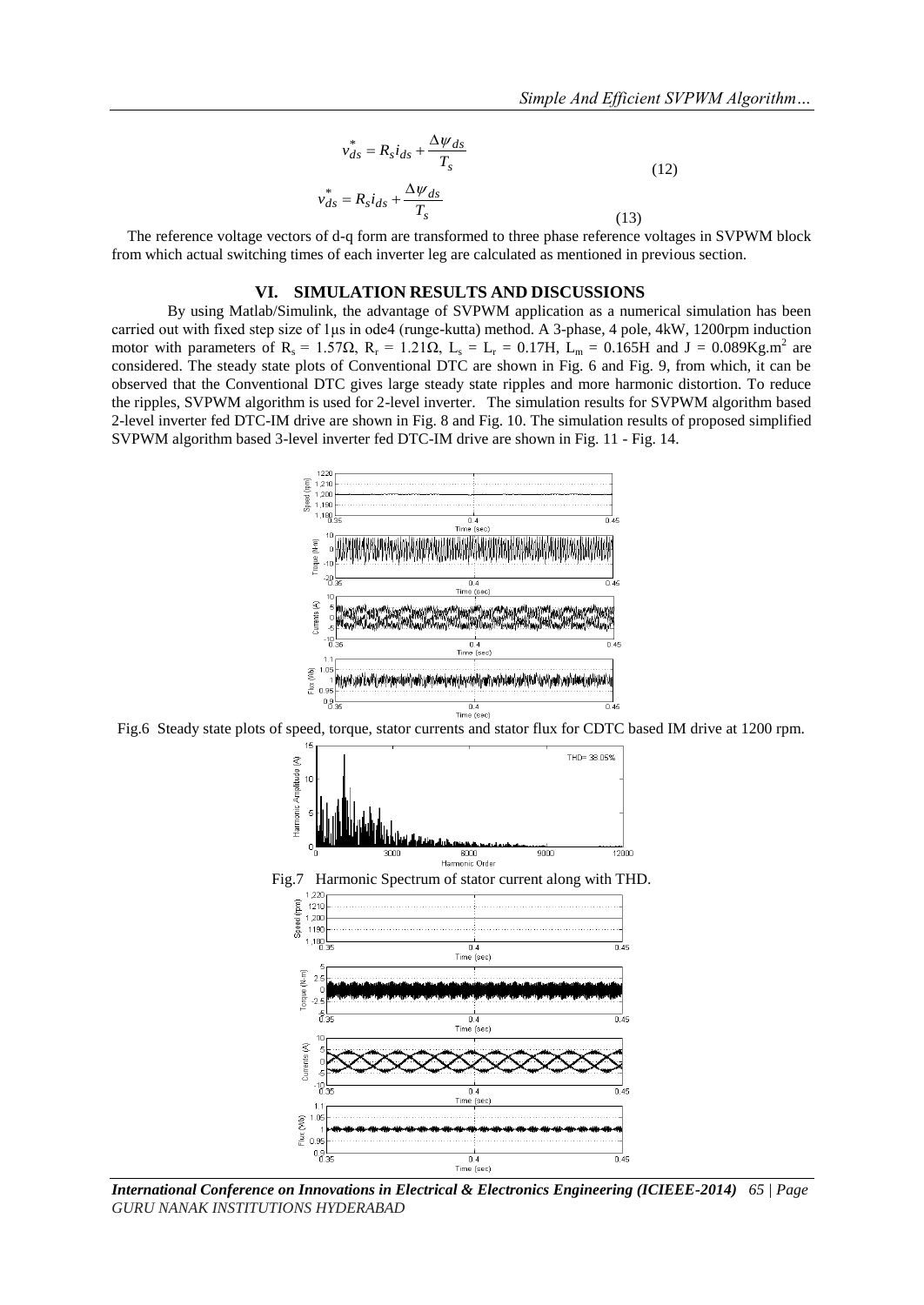

Fig.8 Simulation results of 2-level SVPWM based DTC: steady-state plots at 1200 rpm

Fig.9 The phase and line voltages of 2-Level SVPWM based DTC drive during the steady state operation



Fig.10 Harmonic Spectrum of stator current along with THD for 2-Level SVPWM based DTC-IM drive



Fig.11 Steady state plots of speed, torque, currents and flux for simplified SVPWM algorithm based 3-level inverter fed DTC-IM



Fig.12 Harmonic spectra of steady state line current for simplified SVPWM algorithm based 3-level inverter fed DTC-IM



*International Conference on Innovations in Electrical & Electronics Engineering (ICIEEE-2014) 66 | Page GURU NANAK INSTITUTIONS HYDERABAD*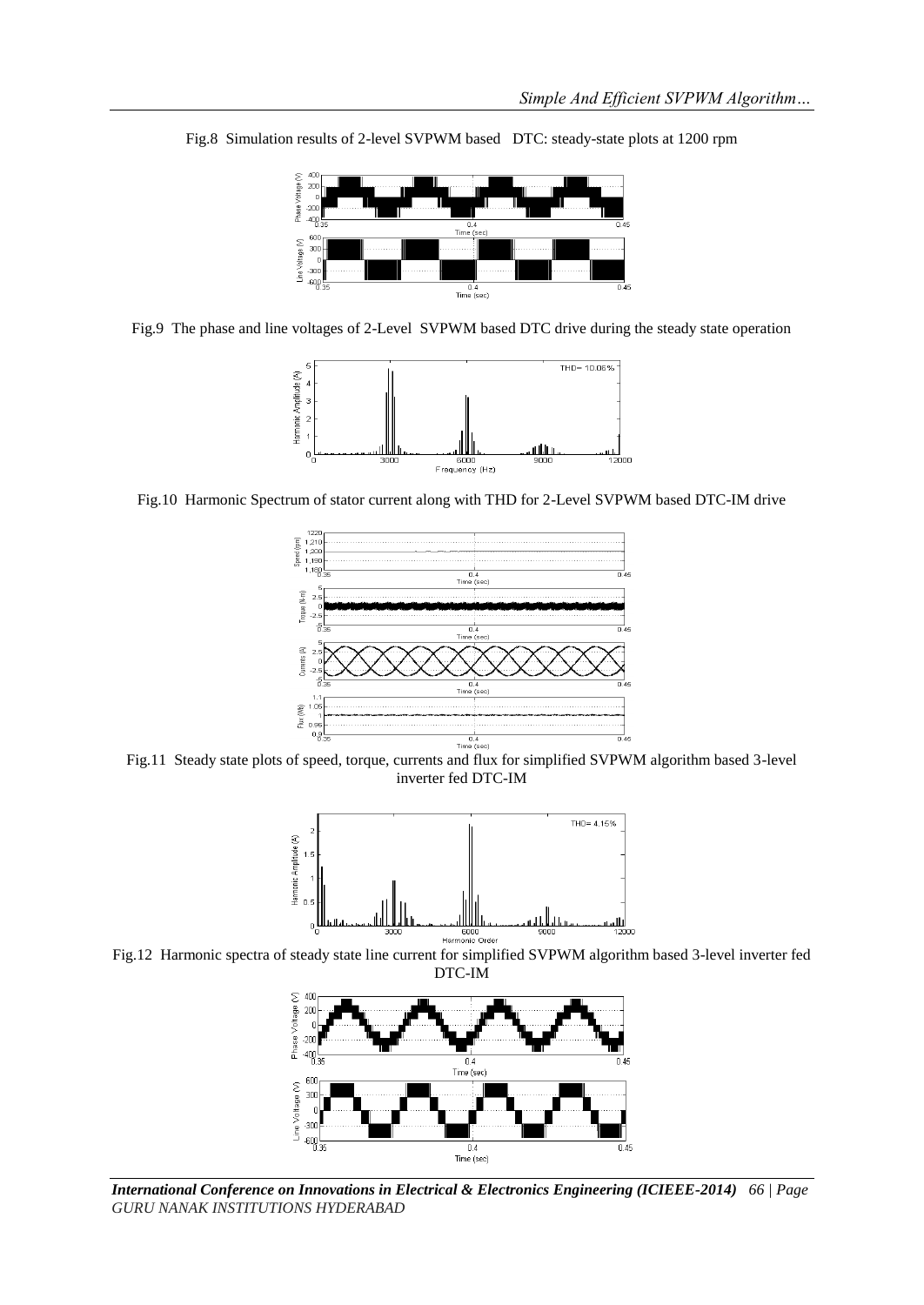Fig.13 Steady state plots of phase and line voltages for simplified SVPWM algorithm based 3-level inverter fed DTC-IM



Fig.14 Locus of stator flux for simplified SVPWM algorithm based 3-level inverter fed DTC-IM

From the simulation results it can be observed that the proposed algorithm based DTC drive gives reduce harmonic distortion when compared with the CDTC and 2-level inverter fed DTC drive

### **VII. CONCLUSIONS**

In this paper, a simplified SVPWM algorithm is presented for three-phase three-level inverter fed DTC drive. The proposed algorithm generates the switching pulses similar to a two-level inverter based SVPWM algorithm. Thus, the proposed algorithm reduces the complexity involved in the existing PWM algorithms. To validate the proposed PWM algorithm, numerical simulation studies have been carried out and results are presented. From the simulation results, it can be concluded that the three-level inverter fed DTC drive gives reduced steady state ripples and harmonic distortion.

#### **Journal Papers:**

- [1] F. Blaschke "The *principle of field orientation as applied to the new transvector closed loop control system for rotating-field machines*," *Siemens Review*, 1972, pp 217-220.
- [2] Isao Takahashi and Toshihiko Noguchi, "*A new quick-response and high-efficiency control strategy of an induction motor*," *IEEE Trans. Ind. Applicat.*, vol. IA-22, no.5, Sep/Oct 1986, pp. 820-827.
- [3] Domenico Casadei*,* Francesco Profumo*,* Giovanni Serra*,* and Angelo Tani, "*FOC and DTC: Two Viable Schemes for Induction Motors Torque Control*" *IEEE Trans. Power Electron.,* vol. 17, no.5, Sep, 2002, pp. 779-787.
- [4] D. Casadei, G. Serra and A. Tani, "*Implementation of a direct torque control algorithm for induction motors based on discrete space vector modulation*" *IEEE Trans. Power Electron.,* vol.15, no.4, Jul 2000, pp.769-777.
- [5] Nabae, A., Takahashi, I., and Akagi, H, "*A neutral-point clamped PWM inverter'*, *IEEE-Trans. Ind. Appl.*, 1981, 17, (5), pp.518- 523.
- [6] A. Damiano, G. Gatto, I. Marongiu and A. Perfetto, "*An improved multilevel DTC drive*" in *IEEE proc. PESC, 2001,* pp.1452- 1457.
- [7] Joachim Holtz, "*Pulsewidth modulation – A survey*" *IEEE Trans. Ind. Electron..,* vol. 39, no. 5, Dec 1992, pp. 410-420.
- [8] Heinz Willi Vander Broeck, Hnas-Christoph Skudelny and Georg Viktor Stanke, "*Analysis and realization of a pulsewidth modulator based on voltage space vectors*" *IEEE Trans. Ind. Applicat.,* vol. 24, no. 1, Jan/Feb 1988, pp. 142-150.
- [9] Lixin Tang, L. Zhong, M.F. Rahman and Y.Hu, "*An investigation of a modified direct torque control strategy for flux and torque ripple reduction for induction machine drive system with fixed switching frequency*" in *Proc IEEE Ind. Appl. Conf,* 2002, pp*.* 837- 844.
- [10] Abdul Rahiman Beig, G. Narayana, V.T. Ranganathan, "*Modified SVPWM Algorithm for Three Level VSI With Synchronized and Symmetrical Waveforms*", *IEEE Trans. Ind. Elect.*, Vol. 54, No. 1, Feb. 2007, pp 486-494.